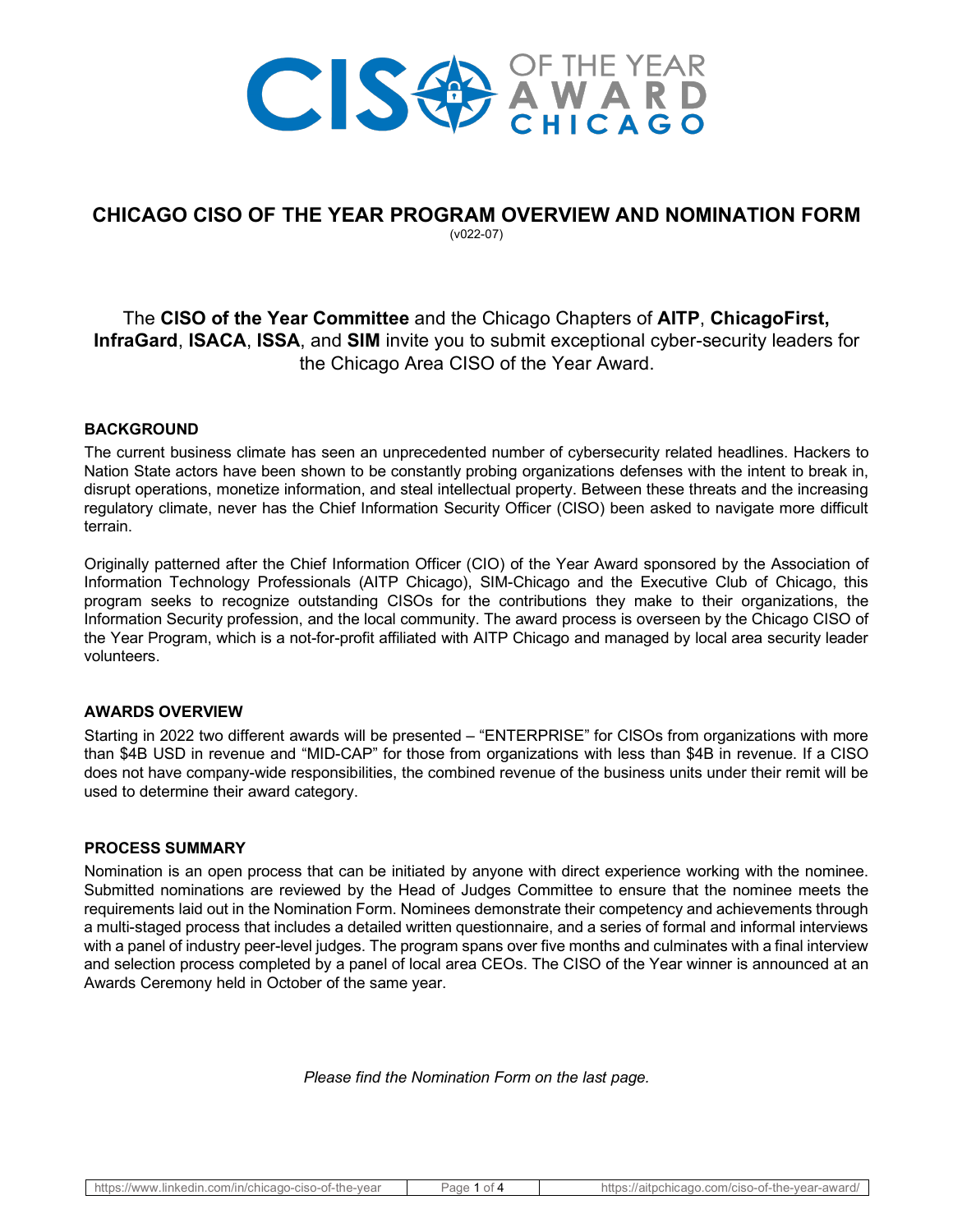#### **NOMINEE EVALUATION PROCESS**

- 1. Nominees are submitted to the program by the community.
- 2. Anyone who has a direct working relationship with a CISO can nominate that individual for the CISO of the Year Program.
- 3. Participation in the program requires the explicit agreement from the nominee.
- 4. Nominee fills out a multi-page application covering multiple topic areas relevant to the Information Security profession and community.
- 5. Each nominee will be assigned at least two judges to conduct a 60-90 minute interview. These interviews are strongly preferred, but not required, to be in person.
- 6. Judges evaluate both the written and verbal submissions as compared to other nominees.
- 7. Scores of all nominees will be evaluated, discussed and calibrated by the Judges Committee (JC). The JC consists of all volunteer CISO peer group judges.
- 8. The Head of the Judges Committee (HJC) will facilitate the calibration sessions with a focus being on the four nominees with the highest scores.
- 9. The HJC does not submit scores for any nominees.
- 10. If two nominees have the same score, the tiebreaker is decided by the HJC and is determined by the nominee's participation in the program (quantity and engagement level).
- 11. The two nominees with the top scores in each category will advance to the CEO evaluation round where the winner is selected.
- 12. CEOs will interview the two finalists in each category and select the winner.
- 13. Tiebreaker Rule: If the CEOs deadlock, the finalist with the highest score wins. If both finalists have the same score, the HJC will select the winner.

#### **PRIOR CISO OF THE YEAR WINNERS**

- 2021 Ricardo Lafosse, CISO, Kraft Heinz Company
- 2020 Paige Adams, Global CISO, Zurich Insurance
- 2019 Jill Rhodes, CISO, Option Care
- 2018 Bradley Schaufenbuel, CISO & VP, Paylocity
- 2017 Erik Decker, Chief Security & Privacy Officer, University of Chicago Medicine
- 2016 Todd Fitzgerald, CISO, Grant Thornton International Ltd.
- 2015 Kevin Novak, CISO and Technology Risk Officer, Northern Trust Bank
- 2014 Arlan McMillan, CISO, Department of Innovation and Technology, City of Chicago
- 2013 Jason Witty, CISO & SVP, US Bank

#### **PRIOR EXECUTIVE JUDGES**

- 2021 Bradley Alter, CEO, Certified Health Management, Sunil Cutinho, President, CME Clearing
- 2020 Bob McGonigle, CEO, Martin Brower and Michael O'Grady, CEO, Northern Trust
- 2019 Doug Kofoid, CEO, DialogTech and Tony Lorenz, CEO, PRA and Jo Ann Rooney, Pres., Loyola Univ.
- 2018 Sharon O'Keefe, President, UCMC and John Walden, CEO, FTD
- 2017 Anders Gustafsson, CEO, Zebra Technologies and Tom Richards, Executive Chairman, CDW
- 2016 David Nelms, Discover Financial and Steve Lieber, CEO, HIMSS
- 2015 Artur Fridberg, CEO, eboundhost and Dan Yunker, CEO, MCHC/LLH
- 2014 Deborah Gage, CEO, Medecision and Rick Waddell, CEO, Northern Trust
- 2013 none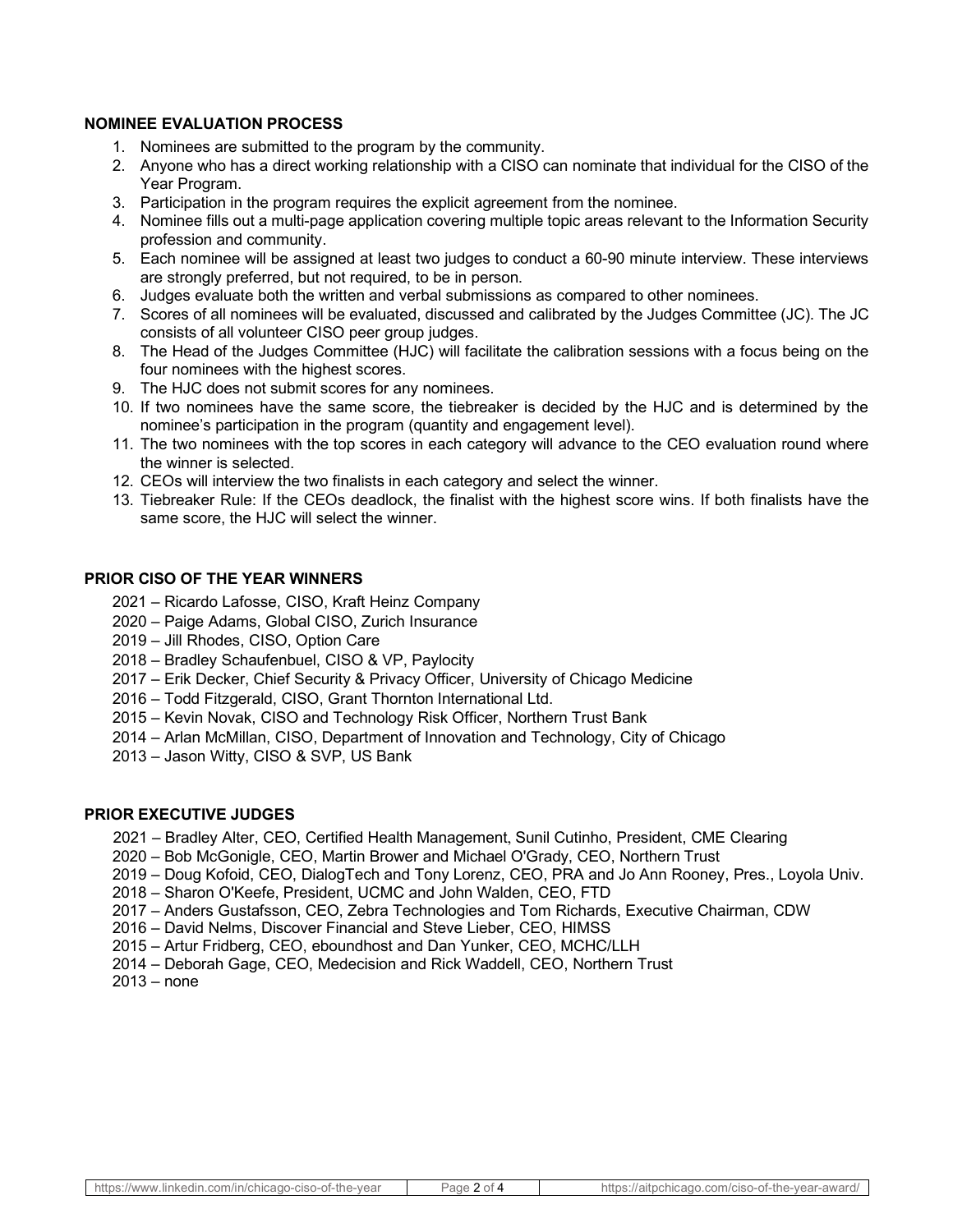# **TIMELINE**

| April 01st            | Program Launch announcement via CotY LinkedIn page<br>(https://www.linkedin.com/in/chicago-ciso-of-the-year)    |  |
|-----------------------|-----------------------------------------------------------------------------------------------------------------|--|
| April 02nd            | Nomination Process Opens - forms available at AITP page                                                         |  |
|                       | (http://aitpchicago.com/ciso-of-the-year-award/)                                                                |  |
|                       | Links and nomination forms shared with Partners at the Chicago Chapters of                                      |  |
|                       | AITP, ChicagoFirst, InfraGard, ISACA, ISSA, and SIM                                                             |  |
| April 22nd            | Sponsors notified of their selection                                                                            |  |
| May 31 <sup>st</sup>  | Event #1: IN-PERSON - Gibson's Rosemont                                                                         |  |
| $5:00 - 8:00$ pm      | See AITP and CotY LinkedIn web sites for registration details                                                   |  |
| (Tuesday)             |                                                                                                                 |  |
| June 21st             | <b>Event #2: IN-PERSON</b> – Smith and Wollensky on the River (Chicago)                                         |  |
| $5:00 - 8:00$ pm      | See AITP and CotY LinkedIn web sites for registration details                                                   |  |
| (Tuesday)             |                                                                                                                 |  |
| July 26th             | <b>Event #3: IN-PERSON</b> at Raised Urban Rooftop Bar (Chicago)                                                |  |
| $5:00 - 8:00$ pm      | See AITP and CotY LinkedIn web sites for registration details                                                   |  |
| (Tuesday)             |                                                                                                                 |  |
| July 30th             | Final day for Nominees to submit their Application Forms                                                        |  |
| August 08th - 19th    | <b>Judges interview Nominees</b>                                                                                |  |
| August 23rd           | Event #4: IN-PERSON at In Person at The Florentine at the JW Marriott, 151 West                                 |  |
| $5:00 - 8:00$         | Adams, Chicago, IL 60603, 5-8 PM (Tuesday)                                                                      |  |
| (Tuesday)             | See AITP web page for details and to register                                                                   |  |
| September 09th        | Judges announce the names of the two Finalists                                                                  |  |
| September 13th - 23rd | Finalists interviewed by CEO Panel                                                                              |  |
| October 11th          | <b>Award Breakfast Ceremony</b>                                                                                 |  |
|                       | Event #5: IN-PERSON at Metropolitan Club, Oak Room, 67th Floor, Willis Tower<br>233 South Wacker Drive, Chicago |  |
| $7:30 - 10:00$ am     | See the AITP and CotY LinkedIn web sites for registration details                                               |  |
| (Tuesday)             | Doors open at 7:30 am and the ceremony begins promptly at 8:00 am.                                              |  |
|                       | Please note this event happens the day following Columbus Day.                                                  |  |

## **PROGRAM PARTNERS**

| a<br><b>CHICAGO</b>                     | ChicagoFIRST<br>Nationally Connected. Regionally Focused.<br><b>Uniquely Resilient.</b> | INFRAGARD<br><b>MEMBERS ALLIANCE</b><br><b>CHICAGO 4</b>          |
|-----------------------------------------|-----------------------------------------------------------------------------------------|-------------------------------------------------------------------|
| <b>ISACA.</b><br><b>Chicago Chapter</b> | <b>Ossachicago</b>                                                                      | WHERE<br><b>SIM</b><br><b>EADERS</b><br>CONNECT<br><b>CHICAGO</b> |